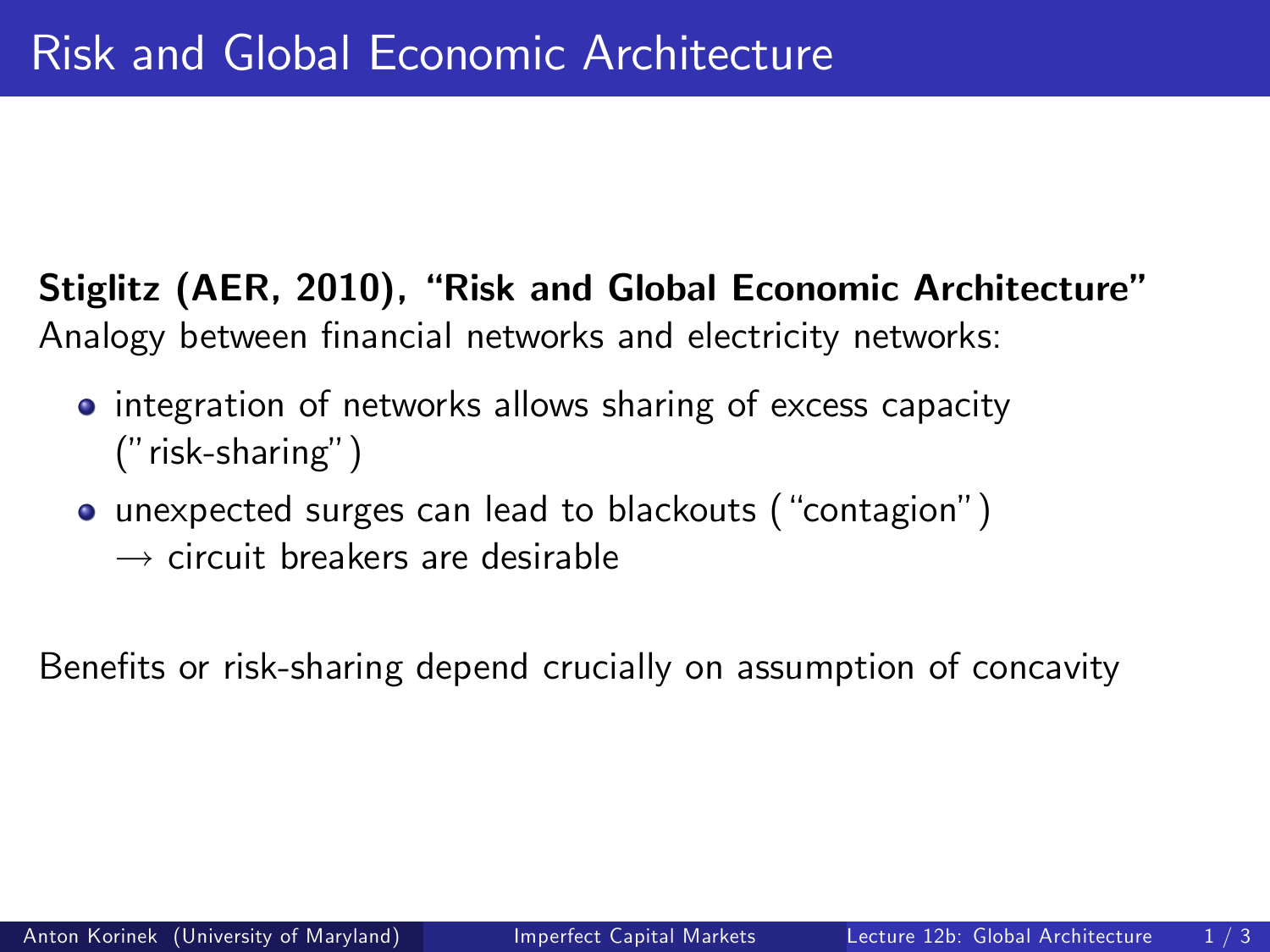## Simple Sample Model:

- two countries  $i \in \{1, 2\}$  subject to fundamental shock  $S_i$
- output is a function of the fundamental  $\left| Y_{i}= \right|$  $\left\{\n\begin{array}{ll}\nS_i & \text{if } S_i \geq 0 \\
\text{if } S_i & \text{if } S_i\n\end{array}\n\right.$  $-C$  if  $S_i < 0$  $(-C$  indicates cost of system failure)
- agents value expected output
- assume  $S_i \in \{-\alpha_1, \alpha_2\}$  with probabilities  $\{p < 0.5, 1 p\},\$ with  $C < \alpha_1, \alpha_2 < \alpha_1$  s.t.  $E[S_i] = 0$
- in autarky,  $E\left[Y_{i}\right]^{aut}=-\rho C+\left(1-\rho\right)\alpha_{2}=p\left(\alpha_{1}-C\right)$
- under integration, Pr  $(\Sigma S_i/2 < 0) = 1 (1 p)^2$ ,  $\mathcal{L}[Y_i]^{int} = (1-p)^2 \alpha_2 - C \left[1 - (1-p)^2\right] < \mathcal{L}[Y_i]^{aut}$